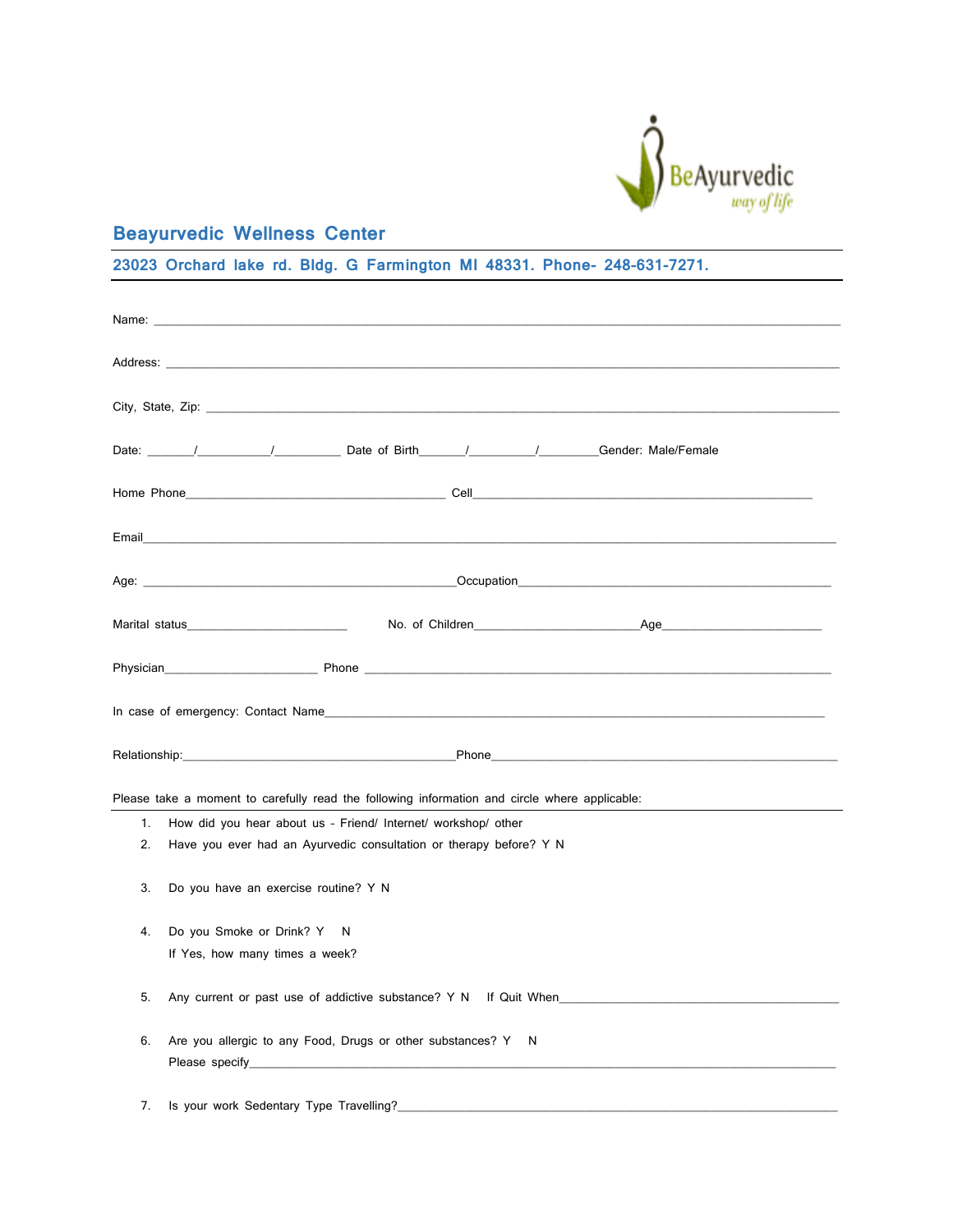8. Are you taking any medications? List them below:

| 9. | Are you taking any herbal supplements or vitamins? List them below             |                  |  |  |  |
|----|--------------------------------------------------------------------------------|------------------|--|--|--|
|    |                                                                                |                  |  |  |  |
|    | 10. Do you frequently suffer from stress? 1- minimal, 2-4 manageable, 5 - High |                  |  |  |  |
|    | 11. Are you sexually active Y N                                                |                  |  |  |  |
|    | 12. Do you follow any type of spiritual practice?                              |                  |  |  |  |
|    | 13. Any Past history of Major illness                                          |                  |  |  |  |
|    | Surgeries                                                                      | Trauma           |  |  |  |
|    | Mental imbalance                                                               | Major stress     |  |  |  |
|    | Weight issues                                                                  | Serious injuries |  |  |  |
|    | Vision problems                                                                | Tinnitus         |  |  |  |
|    |                                                                                |                  |  |  |  |

\_\_\_\_\_\_\_\_\_\_\_\_\_\_\_\_\_\_\_\_\_\_\_\_\_\_\_\_\_\_\_\_\_\_\_\_\_\_\_\_\_\_\_\_\_\_\_\_\_\_\_\_\_\_\_\_\_\_\_\_\_\_\_\_\_\_\_\_\_\_\_\_\_\_\_\_\_\_\_\_\_\_\_\_\_\_\_\_\_\_\_\_\_\_\_\_\_\_\_\_

14. Have you been to your regular physical under care of a licensed health care practitioner? If so when was the last visit \_\_\_\_\_\_\_\_\_\_\_\_\_\_\_\_\_\_\_\_\_\_\_\_\_\_\_\_\_\_\_\_\_\_\_\_\_\_\_\_\_\_\_\_\_\_\_\_\_\_\_\_\_\_\_\_\_\_\_\_\_\_\_\_\_\_\_\_\_\_\_\_\_\_\_\_\_\_\_\_\_\_\_\_\_\_\_\_\_\_\_\_\_\_\_

 $\_$  ,  $\_$  ,  $\_$  ,  $\_$  ,  $\_$  ,  $\_$  ,  $\_$  ,  $\_$  ,  $\_$  ,  $\_$  ,  $\_$  ,  $\_$  ,  $\_$  ,  $\_$  ,  $\_$  ,  $\_$  ,  $\_$  ,  $\_$  ,  $\_$  ,  $\_$  ,  $\_$  ,  $\_$  ,  $\_$  ,  $\_$  ,  $\_$  ,  $\_$  ,  $\_$  ,  $\_$  ,  $\_$  ,  $\_$  ,  $\_$  ,  $\_$  ,  $\_$  ,  $\_$  ,  $\_$  ,  $\_$  ,  $\_$  ,

15. Family History of any major illness: \_\_\_\_\_\_\_\_\_\_\_\_\_\_\_\_\_\_\_\_\_\_\_\_\_\_\_\_\_\_\_\_\_\_\_\_\_\_\_\_\_\_\_\_\_\_\_\_\_\_\_\_\_\_\_\_\_\_\_\_\_\_\_\_\_\_\_\_

## **Do you have history of any conditions mentioned below:**

|     |                        | Yes |  | No |  |  |
|-----|------------------------|-----|--|----|--|--|
| 1.  | Asthma                 |     |  |    |  |  |
| 2.  | Arthritis              |     |  |    |  |  |
| 3.  | Anemia                 |     |  |    |  |  |
| 4.  | <b>Blood Pressure</b>  |     |  |    |  |  |
| 5.  | Back pain              |     |  |    |  |  |
| 6.  | Bleeding disorder      |     |  |    |  |  |
| 7.  | Chronic constipation   |     |  |    |  |  |
| 8.  | Chronic Diarrhea       |     |  |    |  |  |
| 9.  | Chronic headaches      |     |  |    |  |  |
| 10. | Contagious diseases    |     |  |    |  |  |
| 11. | Chemotherapy           |     |  |    |  |  |
| 12. | Chest pain             |     |  |    |  |  |
| 13. | Cholesterol (elevated) |     |  |    |  |  |
| 14. | <b>Diabetes</b>        |     |  |    |  |  |
| 15. | Dental complications   |     |  |    |  |  |
| 16. | Epilepsy/ Seizures     |     |  |    |  |  |
| 17. | Fainting               |     |  |    |  |  |
| 18. | Glaucoma               |     |  |    |  |  |
|     |                        |     |  |    |  |  |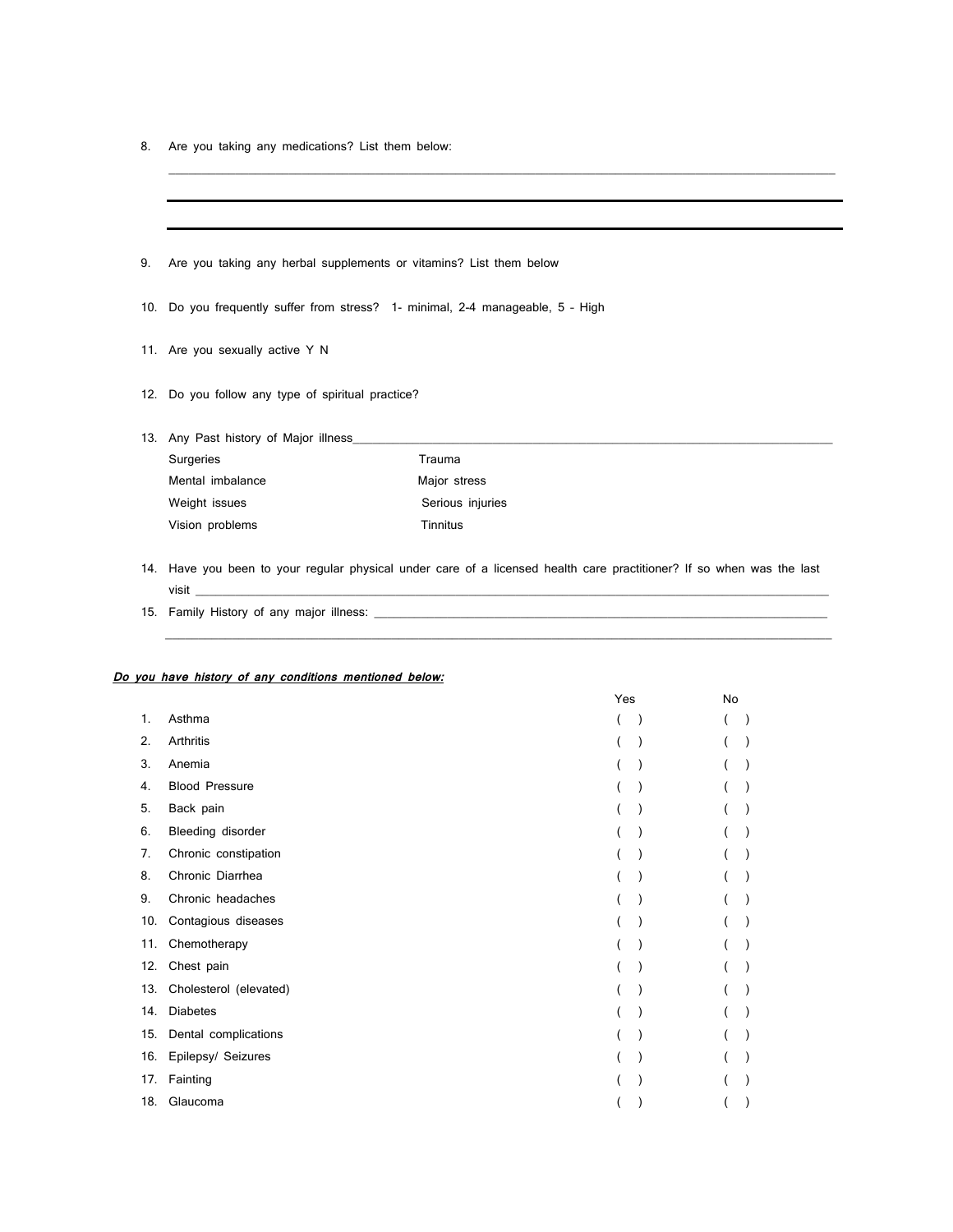|                                                                                                                |                             | Yes |  | No |  |  |
|----------------------------------------------------------------------------------------------------------------|-----------------------------|-----|--|----|--|--|
|                                                                                                                |                             |     |  |    |  |  |
| 19.                                                                                                            | Heart disease               |     |  |    |  |  |
| 20.                                                                                                            | Hemorrhoids                 |     |  |    |  |  |
|                                                                                                                | 21. Implants/ Prosthesis    |     |  |    |  |  |
| 22.                                                                                                            | Hepatitis                   |     |  |    |  |  |
|                                                                                                                | 23. HIV exposure            |     |  |    |  |  |
| 24.                                                                                                            | Kidney or bladder diseases  |     |  |    |  |  |
| 25.                                                                                                            | Mental disorders            |     |  |    |  |  |
| 26.                                                                                                            | Jaundice                    |     |  |    |  |  |
| 27.                                                                                                            | Sinusitis                   |     |  |    |  |  |
|                                                                                                                | 28. Shortness of breath     |     |  |    |  |  |
|                                                                                                                | 29. Stroke                  |     |  |    |  |  |
|                                                                                                                | 30. Skin Conditions(eczema) |     |  |    |  |  |
|                                                                                                                | 31. Thyroid                 |     |  |    |  |  |
| 32.                                                                                                            | Ulcers, intestinal bleeding |     |  |    |  |  |
|                                                                                                                | 33. Worms                   |     |  |    |  |  |
|                                                                                                                | 34. Veneral disease         |     |  |    |  |  |
|                                                                                                                | For Women only              |     |  |    |  |  |
| Are you Pregnant?                                                                                              |                             |     |  |    |  |  |
|                                                                                                                |                             |     |  |    |  |  |
|                                                                                                                |                             |     |  |    |  |  |
| Your period is/ was Heavy moderate light example and a series of the series of the series of the series of the |                             |     |  |    |  |  |
| 28 days 30 days 32 and above<br>Cycle                                                                          |                             |     |  |    |  |  |

Are you taking any hormone replacement therapy? Y/ N

## **Beayurvedic Wellness Center Client Understanding**

1.Ayurveda is the traditional healing system from India, and is based on the idea that each person's path towards optimal health is unique. Your program is based on an understanding your unique constitution and the unique nature of your imbalance. Your program may include lifestyle adjustments, dietary changes, herbs, yoga and meditation, Ayurvedic therapies, aromatherapy and therapeutic massages. The goal of all programs is to create within your body and mind an optimum environment for healing to take place and to maximize your body's ability to heal itself.

2.Beayurvedic center is not a Medical facility. Employees at Beayurvedic center are not trained in western diagnosis or treatment, no one in association with Beayurvedic LLC may recommend altering your prescriptions without the approval of your medical doctor. Your Practitioner may suggest that you speak to your doctor about reducing medications when he/she feels that it is appropriate.

2.Beayurvedic Center adheres to a strict professional code of ethical conduct in the handling of your personal information.

Beayurvedic Center is committed to ensuring the privacy of all information you provide. All information you share with us is

kept strictly confidential.

3.The material provided by Beayurvedic Center is for educational purposes only and any recommendations are not intended to replace the advice of your physician. You are encouraged to seek advice from a competent medical professional regarding the